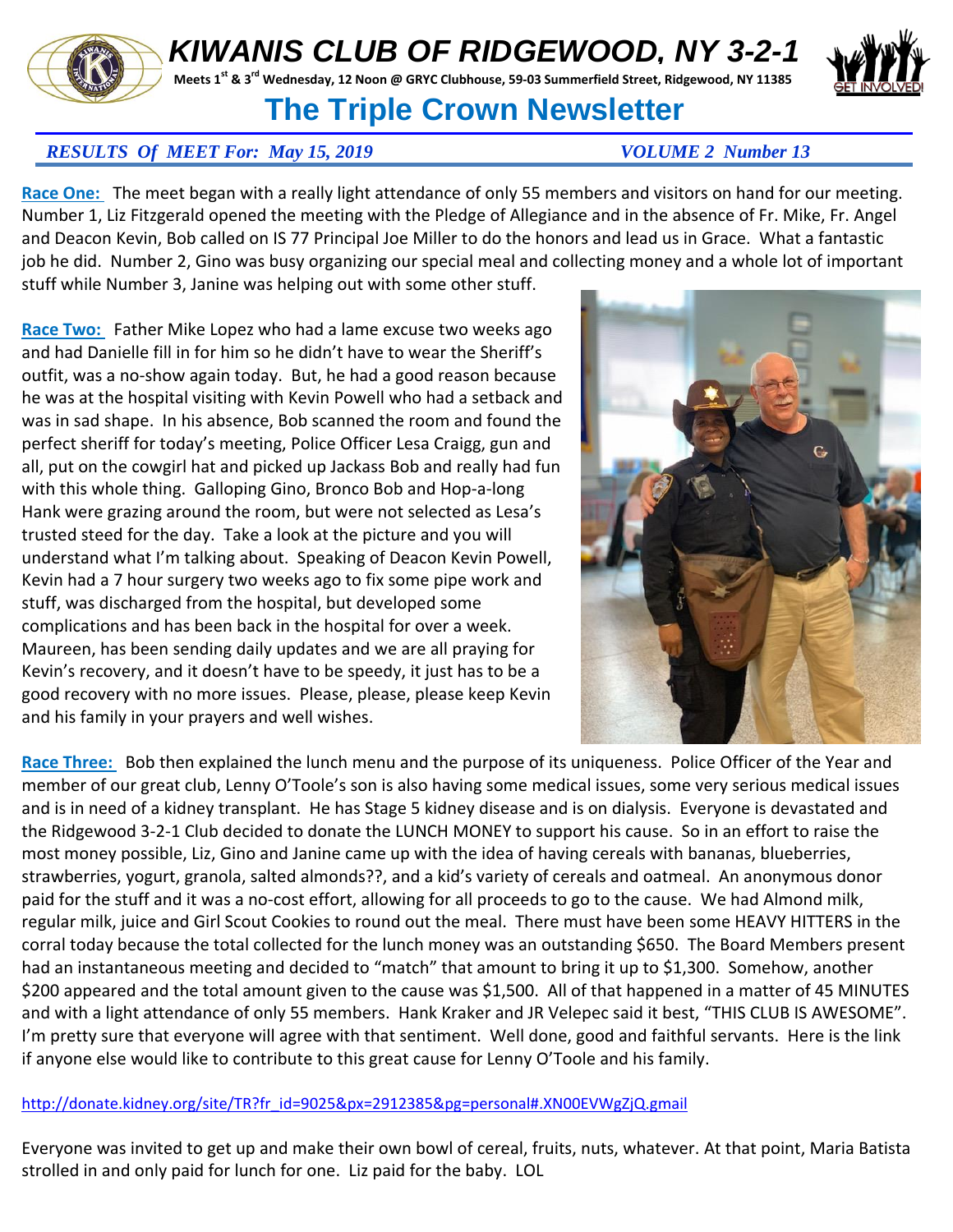**Race Four:** After Sheriff Lesa was done with her meal, Bob tried to get her attention to get back to being the sheriff. Lesa, Lesa, LESA, good Lord I know that the response time for the rest of the 104 is better than her response to getting back to being the marshal. Diane Cusimano Temkin gave HAPPY dollars to say that she, Liz, Janine and Roseann Addeo were going to have babies so that each could receive a Blessing Bag. Seems that Margie and John Stahl have gotten us into a fantastic project, giving a Blessing Bag to each mother who delivers a baby at Wyckoff Heights Hospital. To date, in a little over a month, the 3-2-1 Club has distributed through MICHC over 50 bags filled with diapers, wipes, blankets, onesies, and much more. Donations of these items are always welcomed. JR Velepec shared with the club his experience of winning the Club's Baseball Pool that led to the "YOU SUCK" saga. Seems his streak continues as he did fairly well in the Kentucky Derby Pools, resulting in a text from Carlos "Papi Chulo" to repeat the sentiment. When Bob echoed those comments, it cost him \$15 that JR immediately placed in the happy dollars feed bag. Kenny Dunn and John Stahl saw JR dipping into those KD envelopes and donating to the Lunch Money. Generosity at its best. Lucian Matej called Hank during the meeting and Lucian asked Hank where he was…reply, at the meeting waiting for you!!..LOL Lucian just back from his vacation to Austria. Linda Monte had happy bucks to say that because of all of the rain, her Girl Scouts didn't get to sell their cookies and she brought some to the meeting to unload. Three cases, going, going, gone. Linda got extra money and donated Thin Mints to the St. Matthias Food Pantry. This is the Club that just keeps giving and giving more.

**Race Five:** Maricelis was strutting around like a peacock after her Hawtree Creek ladies won First Place in the Dance Competition at Great Adventure. Then the flood gates opened as the other members began bragging about how their kids did at the Competition. Cynthia from PS/IS 128 got Second Place in the Dance category, Sabrina talked about her trip to Virginia where her Cheer Team placed FIRST in the National Competition. We missed Indiana Soto and Allison Napoli to give us a more detailed report, but they had Parent Teacher Conference at their school and were a bit busy. Beverly McBeth had dollars to welcome her old roommate and BFF Principal Joe Miller from IS 77. Who would have known it, and to think he gave the Grace before our meal. Hank had happy dollars to echo what everyone said about the Cheer and Dance Teams, then JR's phone went off and he was scrambling to shut it off. Too late, everyone heard it. Michael Addeo gave really happy dollars to see the sun, followed by Alan Bellone who was also happy to see that ball in the sky. Carmen Resto gave bucks to thank Diane for hooking her up with beautiful flowers for Mother's Day and Diane followed by saying she was still married to Bronco Bob after another hectic holiday at McKenna's Florist.

**Race Six:** Not sure what happened but seems that Mary Benitez, Papi Chulo and Tina Forte had some hysterics going on in the back of the room. Totally disrespectful and Principal Joe Miller assigned each to detention for the remainder of the month. Seems he said something about putting them out to pasture, or something like that. Bob gave out a bunch of cookies that he purchased and since it was Law Enforcement Appreciation Week, our friends from the 104 were the recipients. NCO's Santos and Romano, Community Affairs Sanad and Berish and, of course, Lesa all got a box. It was noted that Detective Tommy Bell picked me up on Tuesday for a meeting at the Borough and he did it with the SMART Car. Now that was a sight to behold. Nice lunch afterwards, however.

**Race Seven:** Nice to have Henrietta Maier in the corral along with Bernie and Ann Zablocki. LoriAnn Psarras, unable to make the meeting but sent a couple of bucks. John Hennessey unable to come, but gave bucks. Must have been a busy day at the banks as Jayne and Alex were also unable to make it to the party. At this point in the meeting, the raffle began. Edwing was selected to be the next Sheriff, but, since he has been the sheriff before, we selected another ticket. Someone named BIG AL, yes, that is what he put on his Attendance Slip was selected. Since we don't really like him, we made him the next sheriff and gave Edwing his prize. Thanks BIG AL for being a good sport, not that you had a choice. There were happy dollars to share that a team has been formed for the St. Mary's Children's Hospital Walk-a-Thon. A link will be attached to help you to become a part of the team and donate to this awesome cause. Please remember that this Sunday is the Walk. Please join us and show support for the hospital.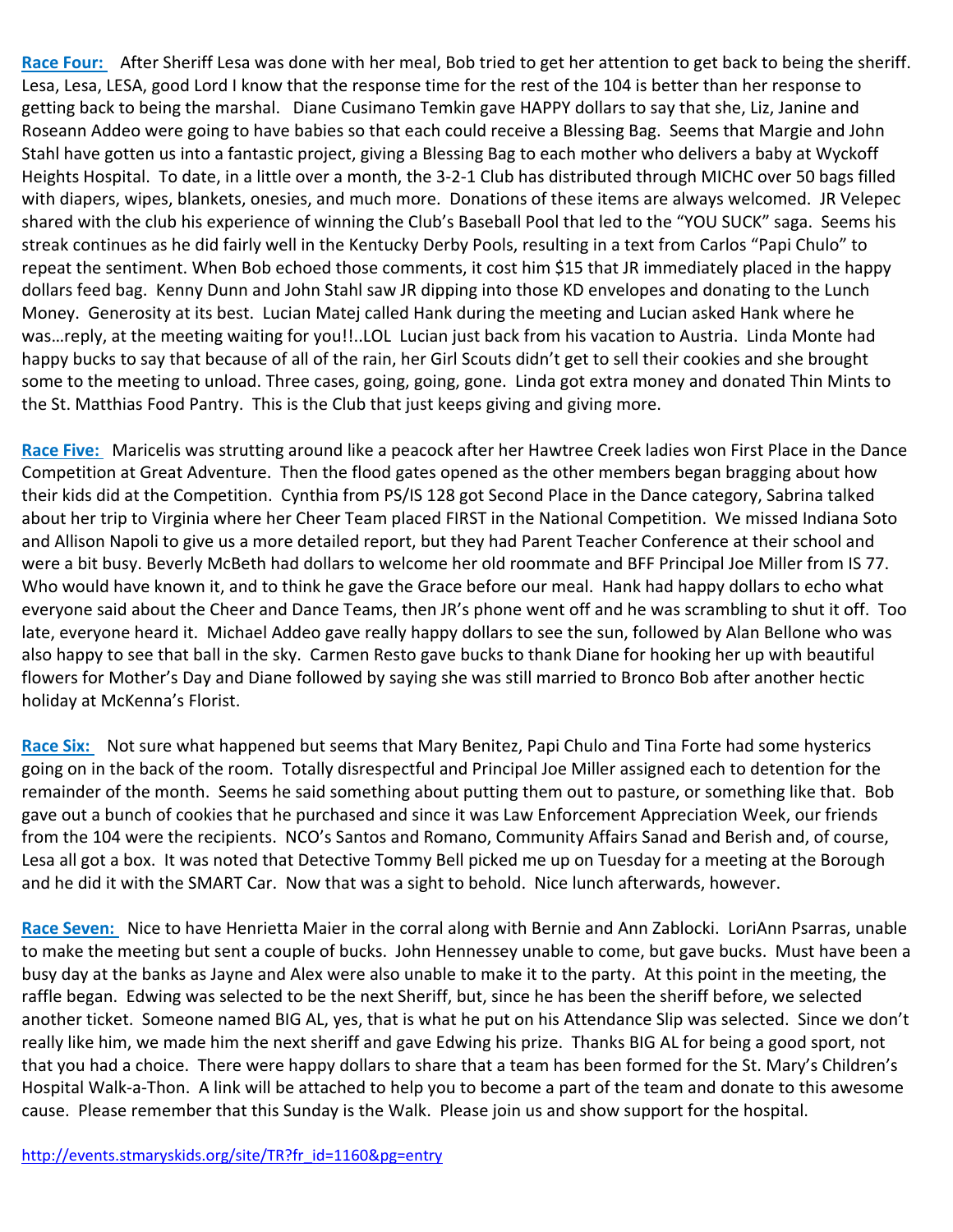**Race Eight:** Upcoming Events include:

**May 18th – Bake sale at the Aktion Club May 19th – St. Mary's Children's Hospital Walk-a-Thon. May 27th – Marching in the Memorial Day Parade (details to follow)**

**Race Nine: Number 11, Bob ended the meeting a few minutes tardy at 1:10 by hitting the gong. Happy Dollars and Food Money collected for this meet was \$ 1,098. As you can see, there were plenty of generous folks at the meeting and the fun continues to happen. Next meeting's Sheriff is Alan Bellone, because Father Mike Lopez and Father Angel Lugo will be chairing the Clergy Day meeting. How awesome it would be to have Deacon Kevin Powell healthy enough to join us. If not in person, maybe we can facetime him and share our well-wishes. Kevin, we are all praying for your speedy recovery and well-being.** 

**3-2-1... AND THEY'RE** 



Yup, that's a real gun and she looks like she knows how to use it. Don't let that smile fool ya, Bob said she's making sure that no one leaves the room until their pockets are empty. Look, there's another four of them sitting at the middle table as her back-up. Give her your money already.

Are you kidding me! This is better than the Hampton Inn's breakfast with all these choices. Who cut up the bananas, strawberries and blueberry's?







Ridgewood 3-2-1 averages over 60 members and friends per meeting. Great things are happening in Ridgewood and this is just the beginning.